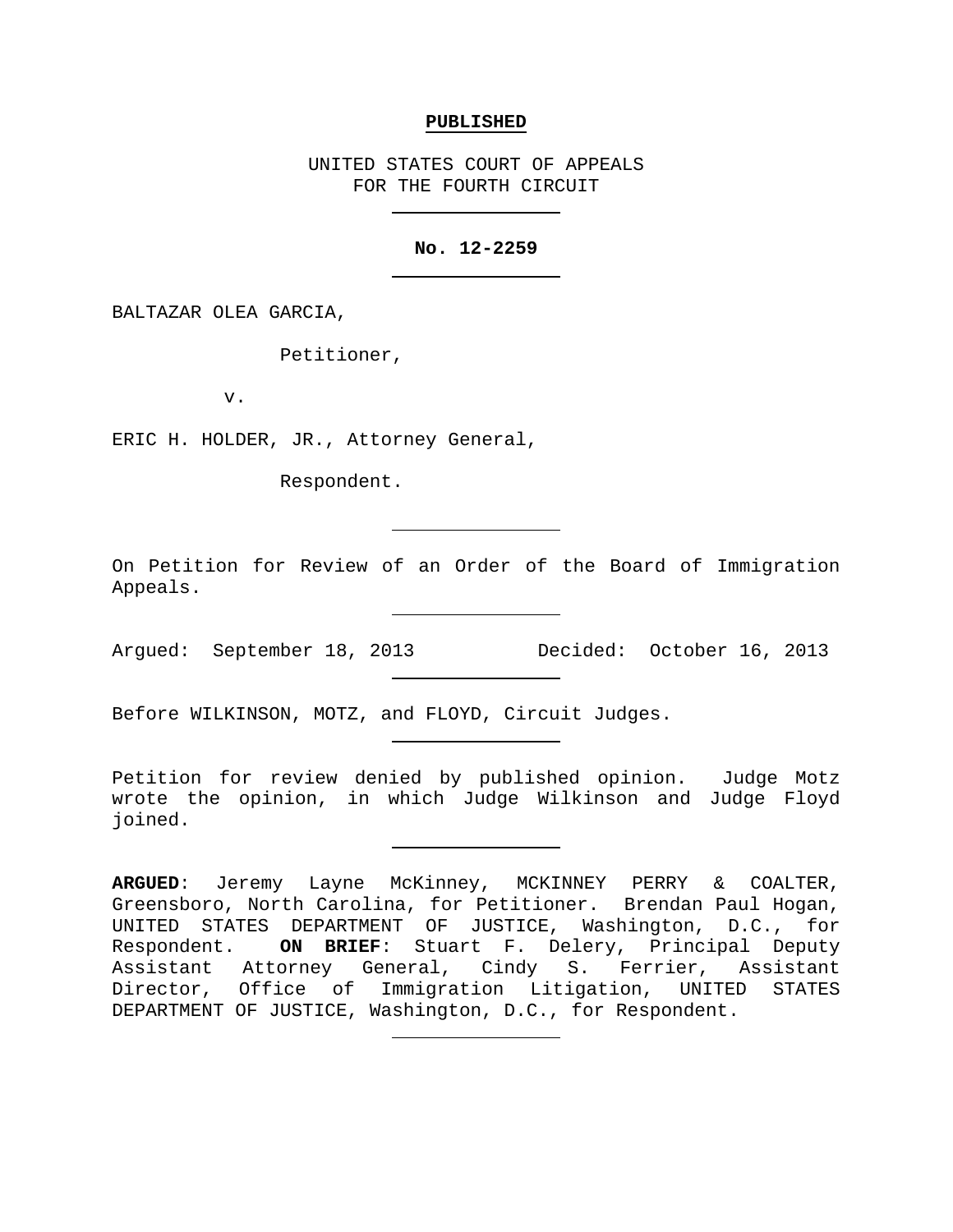DIANA GRIBBON MOTZ, Circuit Judge:

In this appeal, Baltazar Olea Garcia challenges an order of the Board of Immigration Appeals ("BIA") denying his application for cancellation of removal on the ground that he failed to meet the "continuous physical presence" requirement of 8 U.S.C. § 1229b. We deny Garcia's petition for review.

I.

In 1995, Garcia, a native and citizen of Mexico, entered the United States illegally. In 2001, he left this country to attend his father's funeral. When Garcia returned to the United States a week later, Immigration and Naturalization Service ("INS") officers detained him at the border and took his fingerprints and photograph. According to Garcia, INS officers offered him the opportunity to appear before an immigration judge, but he declined, opting to return to Mexico voluntarily. Several days later, he reentered the United States undetected.

In 2009, the Department of Homeland Security ("DHS") initiated removal proceedings against Garcia. He conceded his removability, but filed an application for cancellation of removal.

At a 2011 hearing on the merits of his application, Garcia testified about his 2001 apprehension at the United States-Mexico border. He remembered being stopped by INS officers,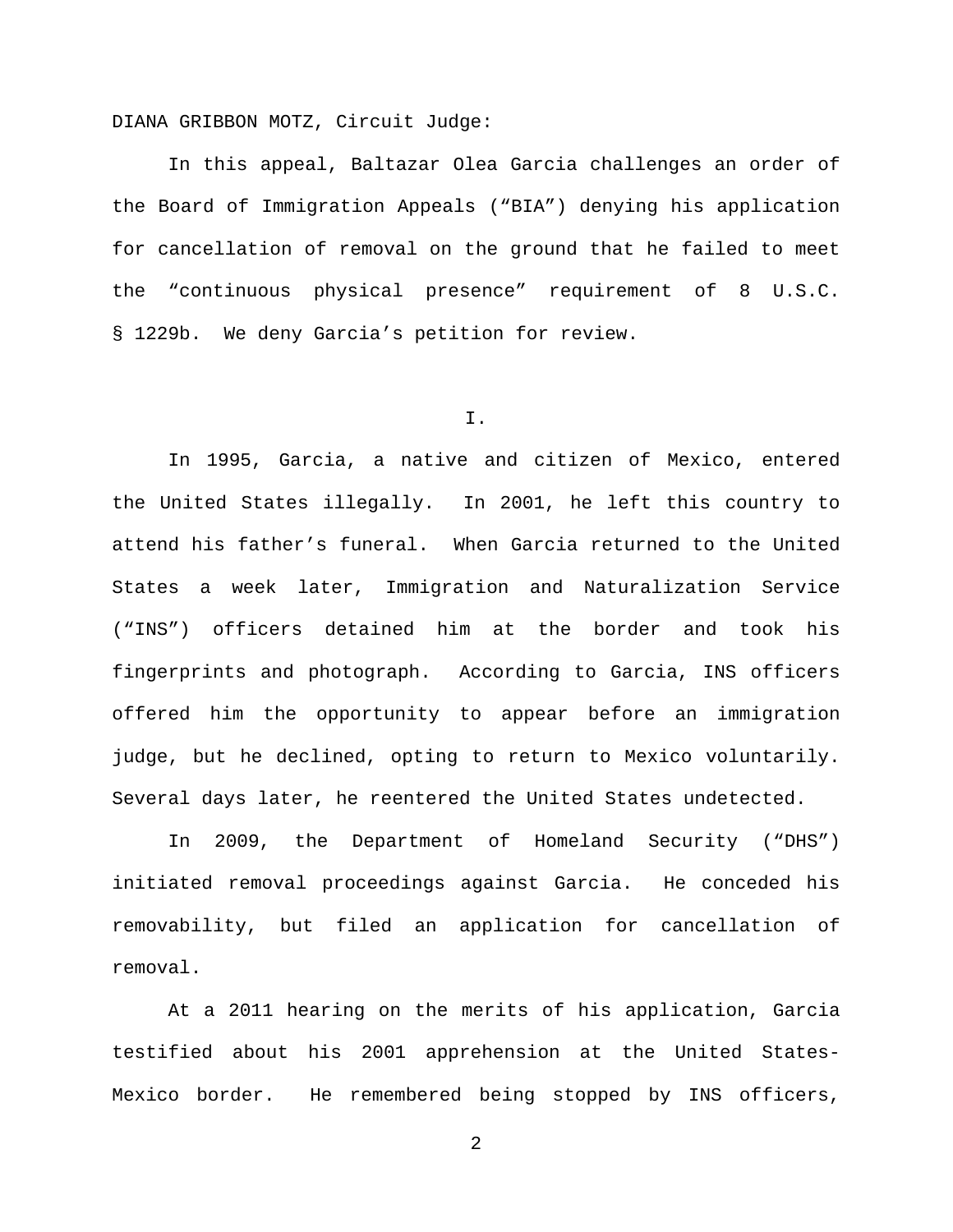whom he believed informed him of his right to appear before an immigration judge. Garcia testified that "[t]hey told me that . . . I could sign [a] voluntary departure deportation paper, or if I wanted to, I . . . could have a lawyer to . . . see the [immigration] [j]udge." AR 109. Unable to afford an attorney, Garcia chose to return to Mexico voluntarily.

The DHS introduced a US-VISIT report<sup>[1](#page-2-0)</sup> indicating that Garcia had been fingerprinted and photographed in connection with the 2001 border stop. The DHS did not offer any departure form signed by Garcia, nor did the US-VISIT report indicate whether Garcia had signed one. Garcia offered no evidence -– testimonial or otherwise –- expressly addressing whether he signed any documentation.

The immigration judge concluded that Garcia was statutorily ineligible for cancellation of removal because he could not show that he continuously resided in the United States for the preceding ten years. Citing the BIA's decision in In re Romalez-Alcaide, 23 I. & N. Dec. 423 (BIA 2002), the judge held

<span id="page-2-0"></span> $1$  The United States Visitor and Immigrant Status Indicator Technology Program ("US-VISIT") is "an integrated, automated entry-exit system that records the arrival and departure of aliens; verifies aliens' identities; and authenticates aliens' travel documents through comparison of biometric identifiers." United States Visitor and Immigrant Status Indicator Technology Program ("US-VISIT"), 69 Fed. Reg. 53,318-01 (Aug. 31, 2004) (to be codified at 8 C.F.R. pts.  $215, 235, 252$ ). Office of Biometric Management ("OBIM") replaced US-VISIT.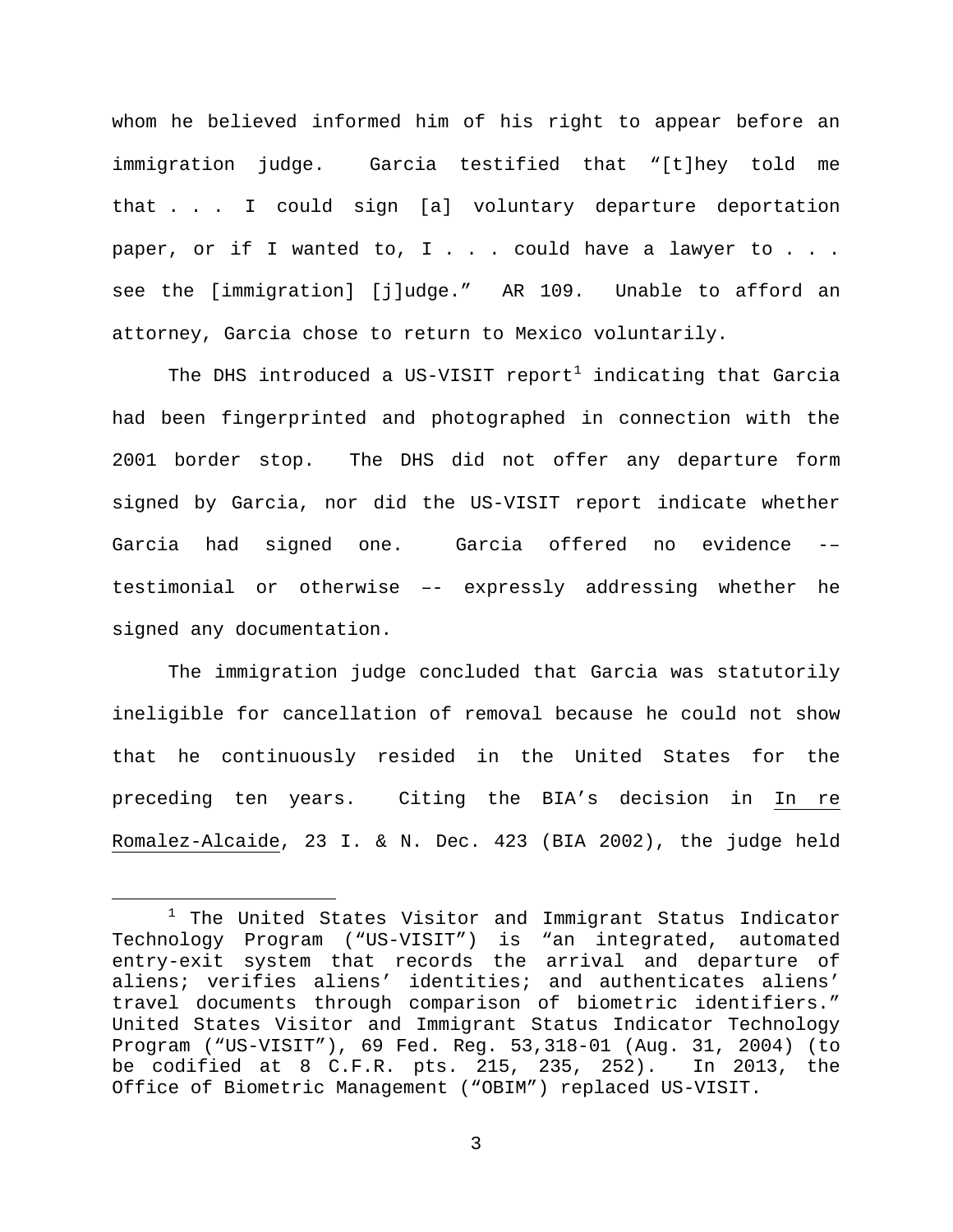that an alien's physical presence terminates if he voluntarily departs the country instead of submitting to removal -– at least insofar as his departure occurs pursuant to a "formal, documented process." AR 310 (quoting In re Avilez-Nava, 23 I. & N. Dec. 799, 805 (BIA 2005)). The immigration judge concluded that Garcia's testimony, coupled with the DHS's US-VISIT report, sufficed to show that Garcia had been formally excluded from the United States, ending his continuous presence here.

After the BIA affirmed, Garcia noted a timely appeal.

### II.

Removable aliens may petition the Attorney General for cancellation of removal pursuant to 8 U.S.C. § 1229b (2006). To prevail, a petitioner must prove that he has been "physically present in the United States for a continuous period of not less than 10 years" prior to the filing of removal proceedings. Id. § 1229b(b)(1)(A); see also Salem v. Holder, 647 F.3d 111, 116 (4th Cir. 2011) (alien bears burden of proving eligibility for cancellation of removal by preponderance of the evidence). The statute sets forth several circumstances that terminate an alien's continuous presence:

(1) Termination of continuous period

For purposes of this section, any period of continuous residence or continuous physical presence in the United States shall be deemed to end (A) . . . when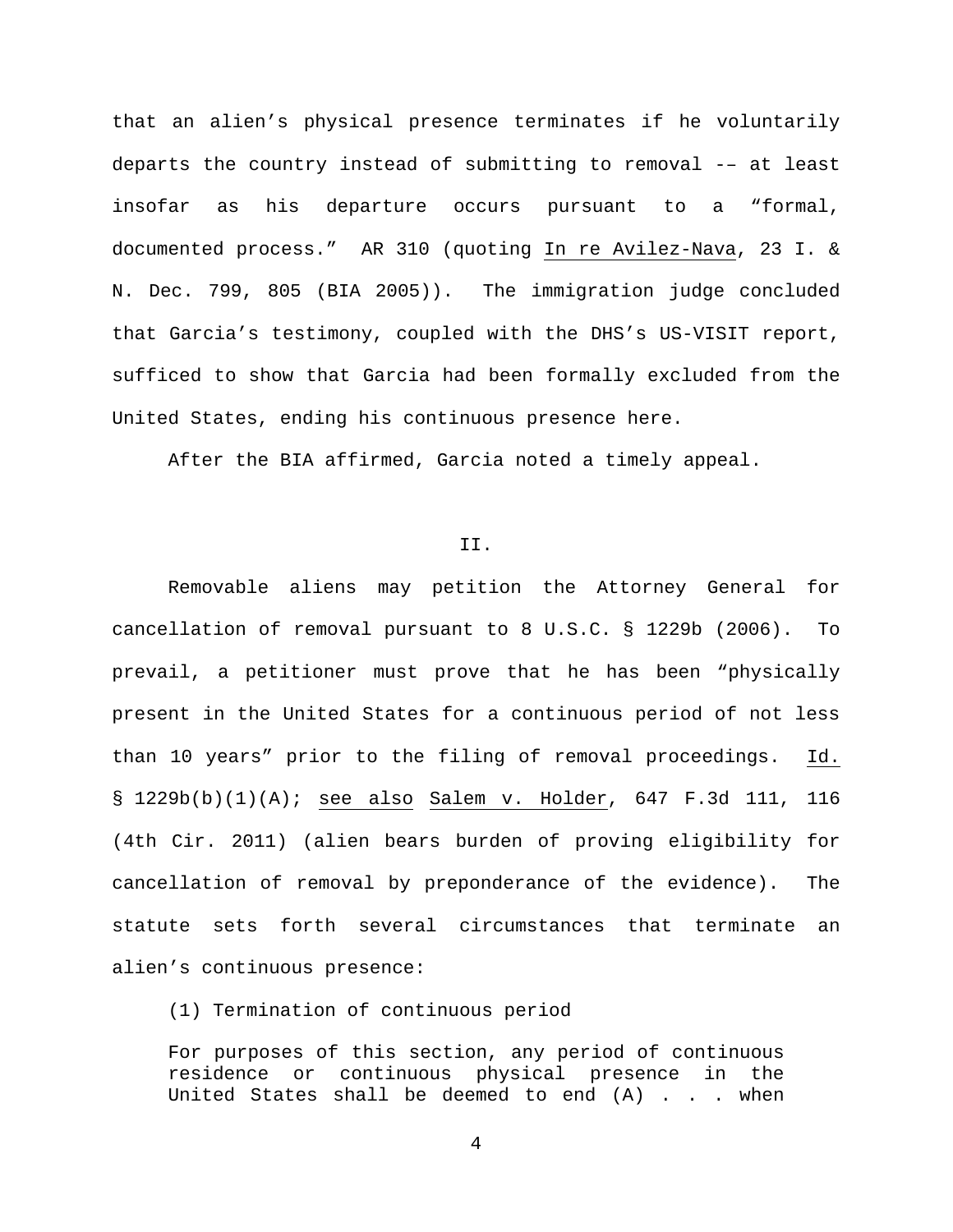the alien is served a notice to appear under section 1229(a) of this title, or (B) when the alien has committed an offense referred to in section  $1182(a)(2)$ of this title . . . .

(2) Treatment of certain breaks in presence

An alien shall be considered to have failed to maintain continuous physical presence in the United States under subsections  $(b)(1)$  and  $(b)(2)$  of this section if the alien has departed from the United States for any period in excess of 90 days or for any periods in the aggregate exceeding 180 days.

8 U.S.C. § 1229b(d).

In addition to the conditions specified in the statute, the BIA has held that an alien's continuous physical presence terminates when he voluntarily departs the United States under threat of removal. Romalez-Alcaide, 23 I. & N. Dec. at 429. The BIA reasoned that it would be incongruous for an alien's physical presence to terminate if he were formally deported, but for his physical presence to continue if he voluntarily departed so as to avoid deportation. Id. at 426-27.

Although an alien's departure under threat of removal renders him ineligible for cancellation of removal, the BIA has clarified that an alien's departure is not disqualifying if INS officers simply turn him away at the border. Avilez-Nava, 23 I. & N. Dec. at 805. In this circumstance, the INS had not "made [the alien] aware of the opportunity for exclusion proceedings," and thus his encounter with immigration officials is too informal to count as a departure under threat of removal. Id.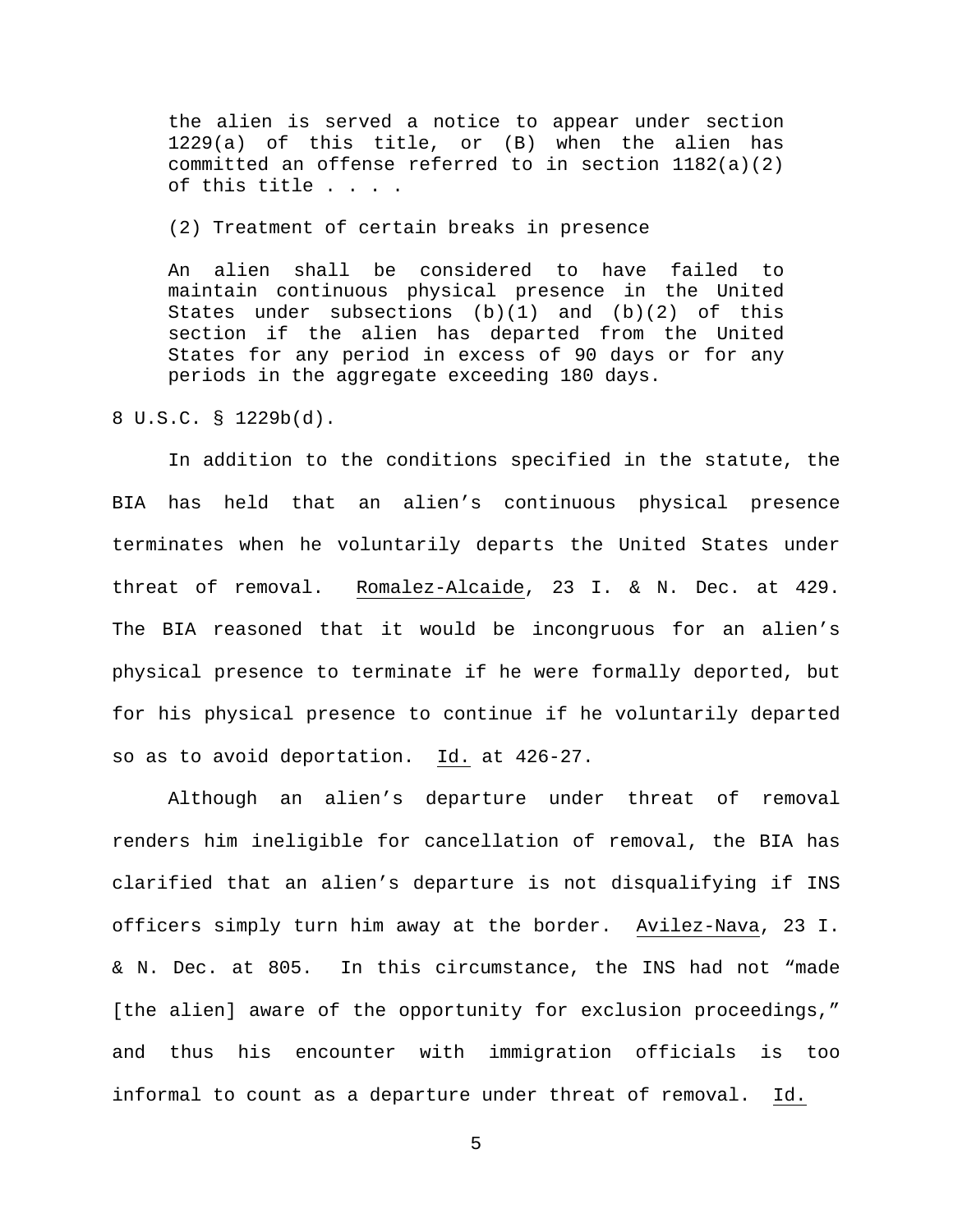The BIA further explained in Avilez-Nava that to interrupt "continuous presence" under 8 U.S.C. § 1229b(d), an alien's departure must exhibit some level of formality, documented by some sort of record. Id. at 805-06. Evidence of a formal, documented process includes "testimony or documentary evidence," such as voluntary departure forms, affidavits, or "other appropriate  $\ldots$  records."  $\underline{Id.}$  at 806.

Garcia poses two arguments on appeal. We consider each in turn.

#### III.

Garcia initially contends that the BIA's decision in Romalez-Alcaide conflicts with the unambiguous text of § 1229b. When a litigant contests an agency's interpretation of a statute, "we employ the familiar analysis prescribed by Chevron, U.S.A., Inc. v. Natural Resources Defense Council, Inc., 467 U.S. 837 (1984)." William v. Gonzales, 499 F.3d 329, 331 (4th Cir. 2007).

Chevron review involves a two-step analysis. First, we must assess whether "the statute is silent or ambiguous with respect to the specific issue" before us. Chevron, 467 U.S. at 843. If so, we must determine whether the agency's construction is reasonable. Id. An agency's reasonable interpretation of a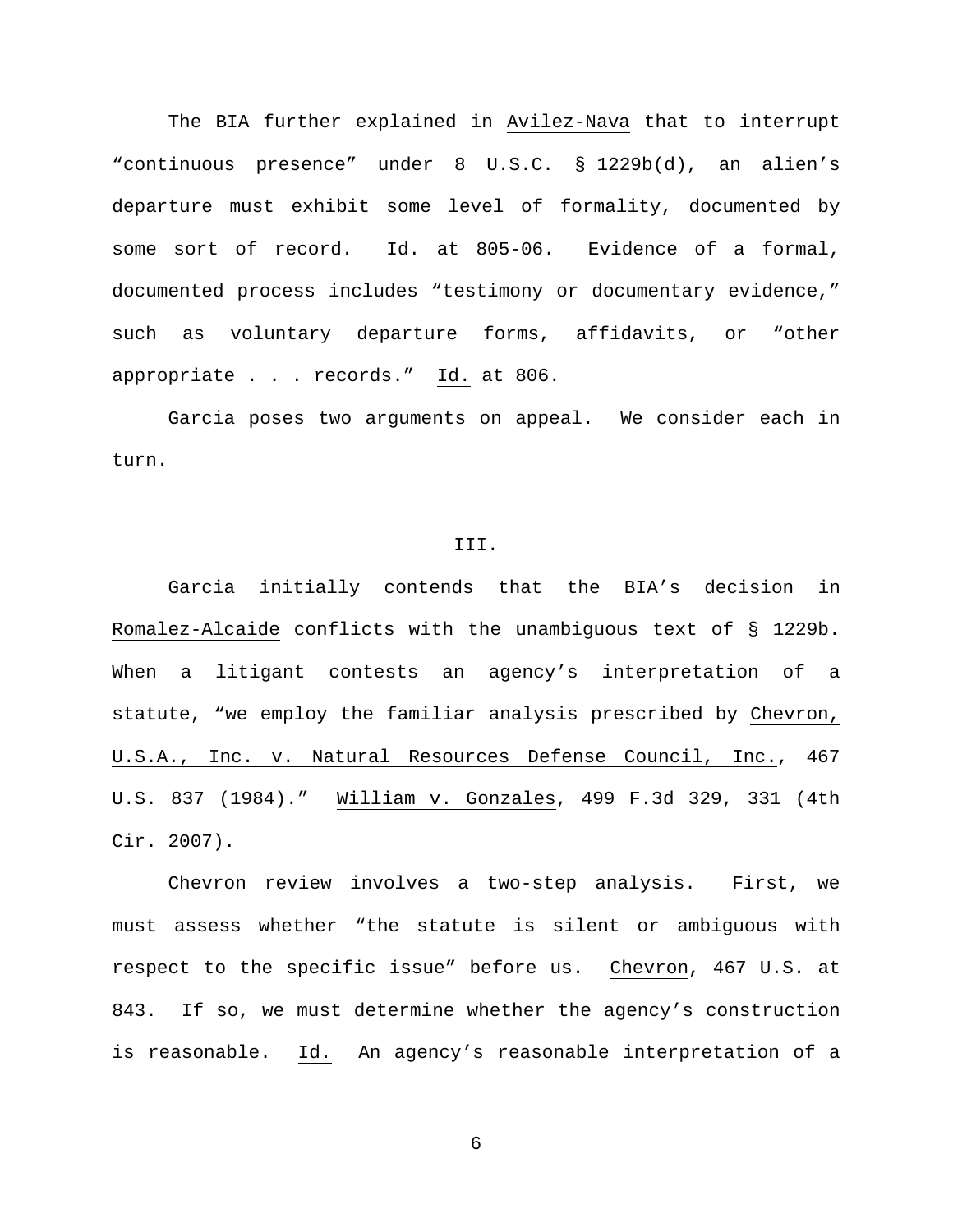statute will prevail, even if a better construction is possible. Id.

Here, section 1229b is silent as to whether an alien's voluntary departure under threat of removal terminates his "continuous physical presence" in the country. The statute does not define "continuous physical presence," but merely specifies situations in which an alien's continuous presence "shall be deemed to end." 8 U.S.C. § 1229b(d)(1). The statute provides that an alien's continuous presence terminates when removal proceedings commence or when he commits certain kinds of crimes. See id. It further specifies that continuous presence terminates "if the alien [departs] the United States for any period in excess of 90 days or for any period in the aggregate exceeding 180 days." See id. § 1229b(d)(2).

Garcia contends that the latter provision constitutes the entire regulation of aliens' breaks in presence. According to Garcia, if an alien departs the country for fewer than 90 days (or 180 days in aggregate), his "continuous physical presence" has not ended. We disagree. Although § 1229b(d)(2) specifies that certain breaks in presence render an alien ineligible for cancellation of removal, these breaks do not constitute an exhaustive list of every circumstance terminating an alien's continuous physical presence. The statute provides that "continuous physical presence" terminates "if the alien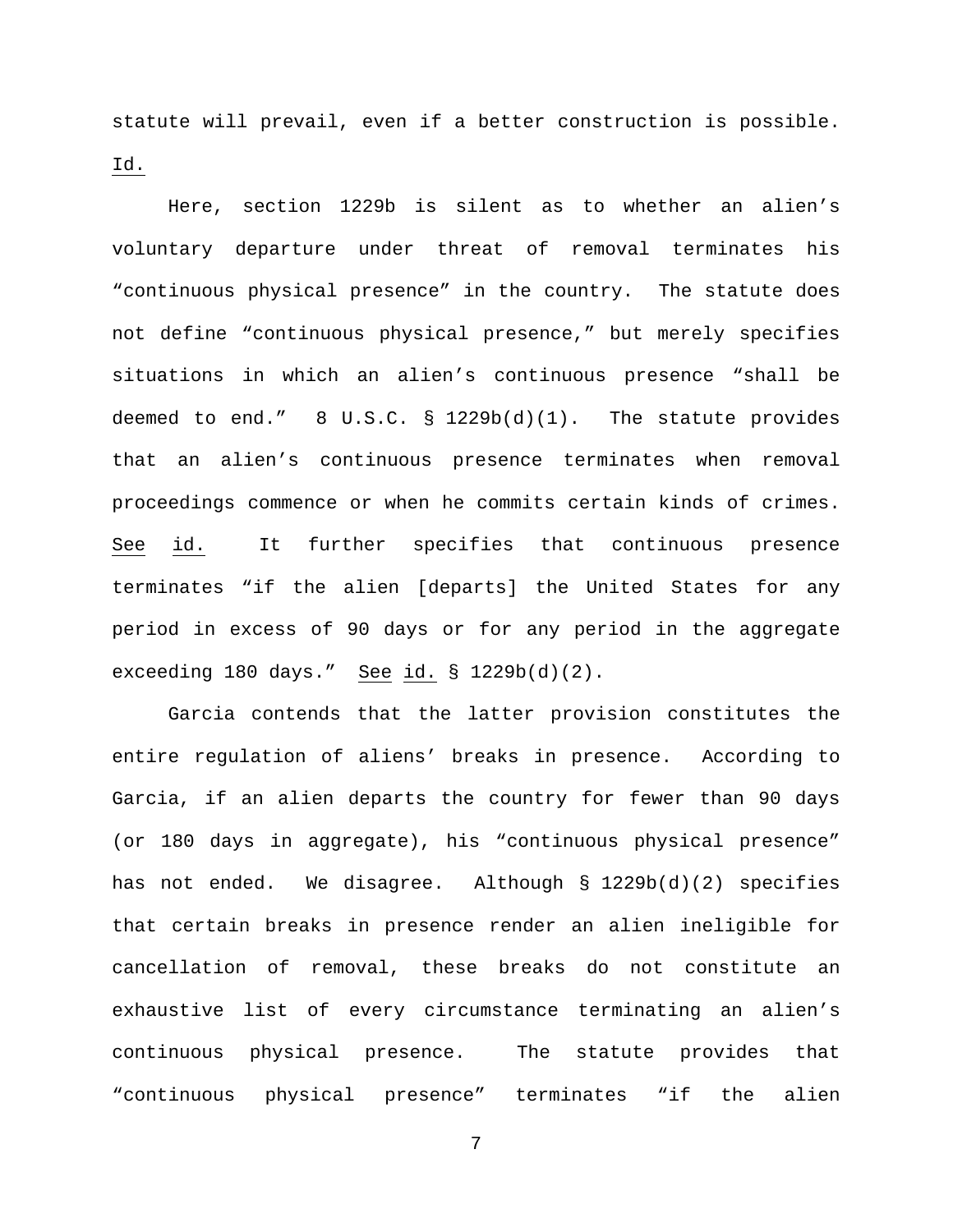[departs]" for more than ninety days; it does not provide that physical presence terminates if and only if the alien so departs. Id. § 1229b(d)(2).

In light of this statutory silence, the BIA's interpretation is reasonable. That the statute renders departures in excess of ninety days "breaks in presence" does not preclude a regulation making certain absences of shorter duration also "breaks in presence." The BIA's logic in Romalez-Alcaide is sound. Section 1229b(d)(1) terminates an alien's continuous physical presence when the DHS files a removal action against him. Allowing an alien to evade termination by leaving the country voluntarily would create a loophole that would frustrate the statutory framework.

Garcia finds it significant that the BIA's regulation predates the statutory language pursuant to which it was promulgated. He notes that under a prior version of the Immigration and Nationality Act ("INA"), an alien could petition for suspension of deportation if he had been continuously present in the country for seven years -– "brief, casual, and innocent departures" notwithstanding. Id. § 1254 (repealed 1996). Construing the old text, the BIA held that a voluntary departure under threat of deportation was not "brief, casual, and innocent," and thus an alien who so departed was ineligible for statutory relief. See Hernandez-Luis v. INS, 869 F.2d 496,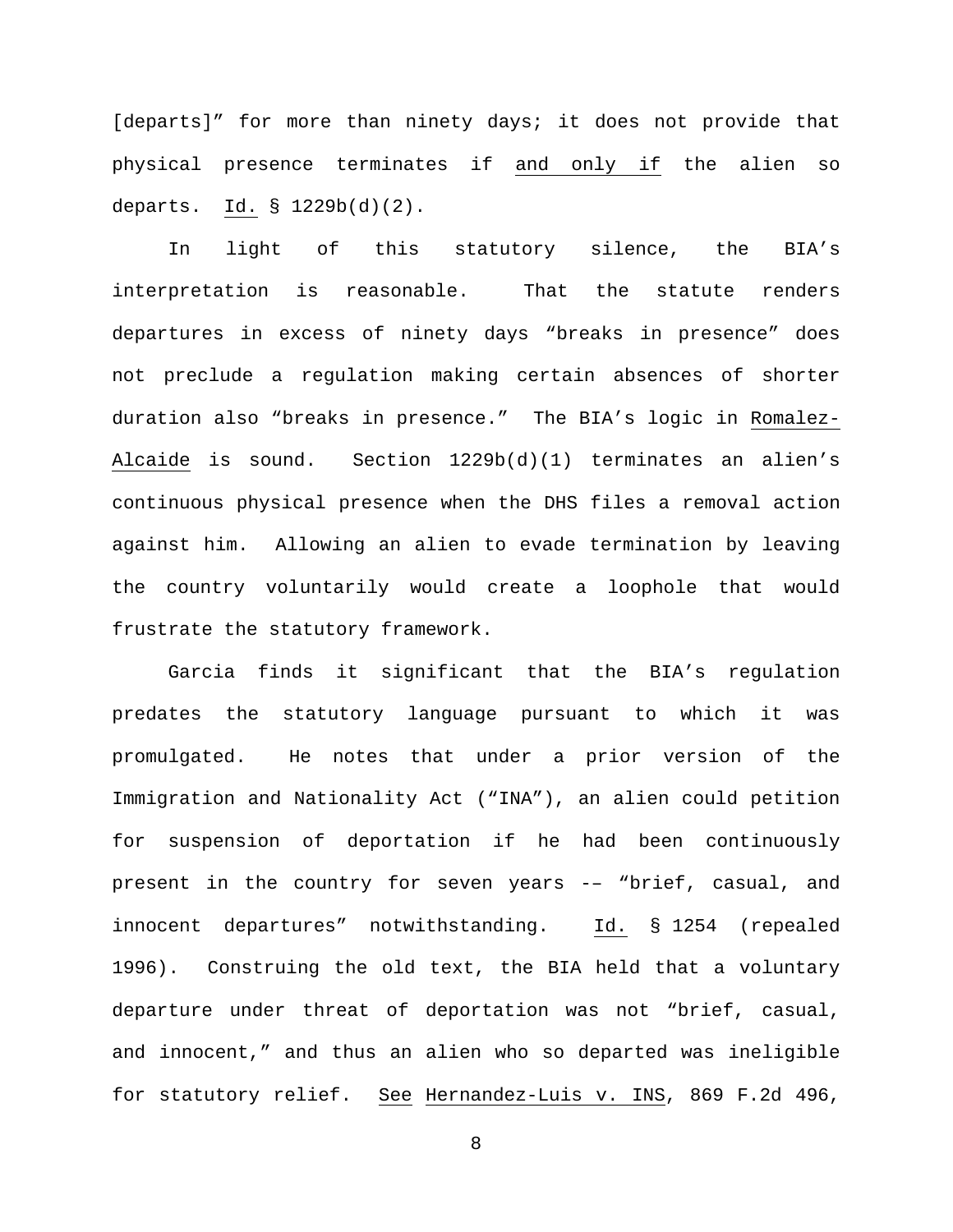498 (9th Cir. 1989). In 1996, Congress amended the INA, replacing its "brief, casual, and innocent" language with § 1229b(d)(2)'s quantitative standard. Garcia argues that to give effect to this new language, the BIA must be prohibited from promulgating regulations identical to those issued under the predecessor statute.

We disagree. The BIA's decision in Romalez-Alcaide is not inconsistent with a change in the law. By implementing a quantitative standard, Congress cabined the BIA's authority to define which departures by aliens are "brief, casual, and innocent." This shift from a qualitative to a quantitative standard, however, does not evince Congress's intent to eliminate the BIA's discretion altogether. On the contrary, section 1229b(d)(2)'s text entirely accords with the BIA's retention of some discretionary authority.

We note that all of our sister circuits to have considered the question have found the BIA's construction permissible. See Barrera-Quintero v. Holder, 699 F.3d 1239, 1245 (10th Cir. 2012); Vasquez v. Holder, 635 F.3d 563, 570 (1st Cir. 2011); Ascencio-Rodriguez v. Holder, 595 F.3d 105, 112-13 (2d Cir. 2010); Mendez-Reyes v. Attorney Gen., 428 F.3d 187, 191-92 (3d Cir. 2005); Morales-Morales v. Ashcroft, 384 F.3d 418, 427 (7th Cir. 2004); Palomino v. Ashcroft, 354 F.3d 942, 944-45 (8th Cir. 2004); Mireles-Valdez v. Ashcroft, 349 F.3d 213, 217-18 (5th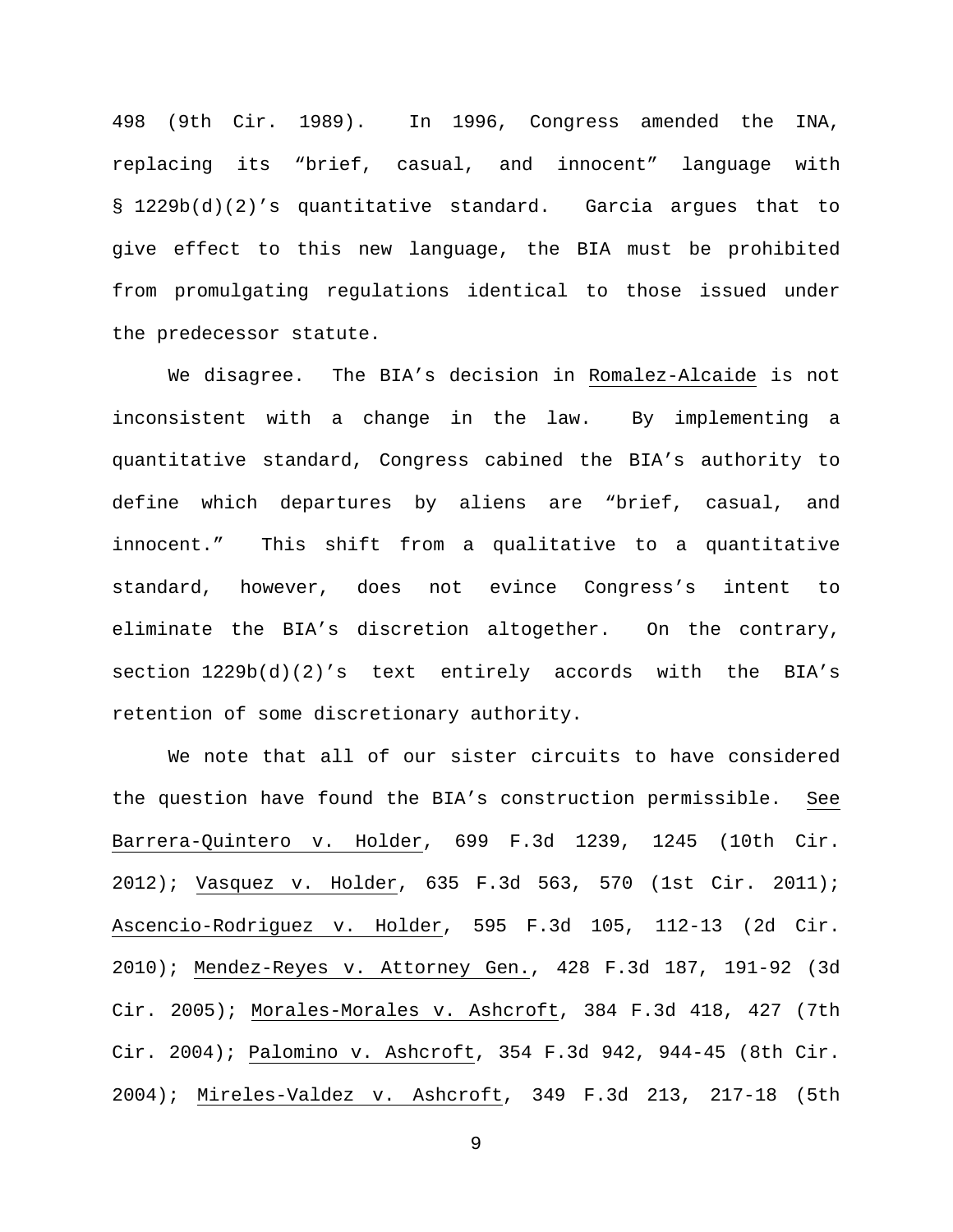Cir. 2003); Vasquez-Lopez v. Ashcroft, 343 F.3d 961, 972-73 (9th Cir. 2003) (per curiam). Like our sister circuits, we uphold the BIA's interpretation of § 1229b.

# IV.

Alternatively, Garcia argues that even if Romalez-Alcaide controls, the BIA erred in applying its holding to the facts of his case. We review BIA decisions regarding an alien's eligibility for cancellation of removal –- including determinations of his "continuous physical presence" –- for substantial evidence. See Ramos v. Holder, 660 F.3d 200, 203 (4th Cir. 2011). To reverse, we must find that the evidence before the BIA "was so compelling that no reasonable factfinder could fail to find" eligibility for relief. INS v. Elias-Zacarias, 502 U.S. 478, 483-84 (1992); Elliott v. Adm'r, Animal & Plant Health Inspection Serv., 990 F.2d 140, 144 (4th Cir. 1993).

As announced in Avilez-Nava, the BIA regards an alien's departure as severing physical presence in the country only when the alien departs pursuant to a "formal, documented process." [2](#page-9-0)3 I. & N. Dec. at  $805-06.^2$  In this case, the BIA reasoned that

<span id="page-9-0"></span> $2$  This court has yet to address whether a formal, documented process is necessary to sever an alien's continuous presence in the United States for purposes of cancellation of removal. (Continued)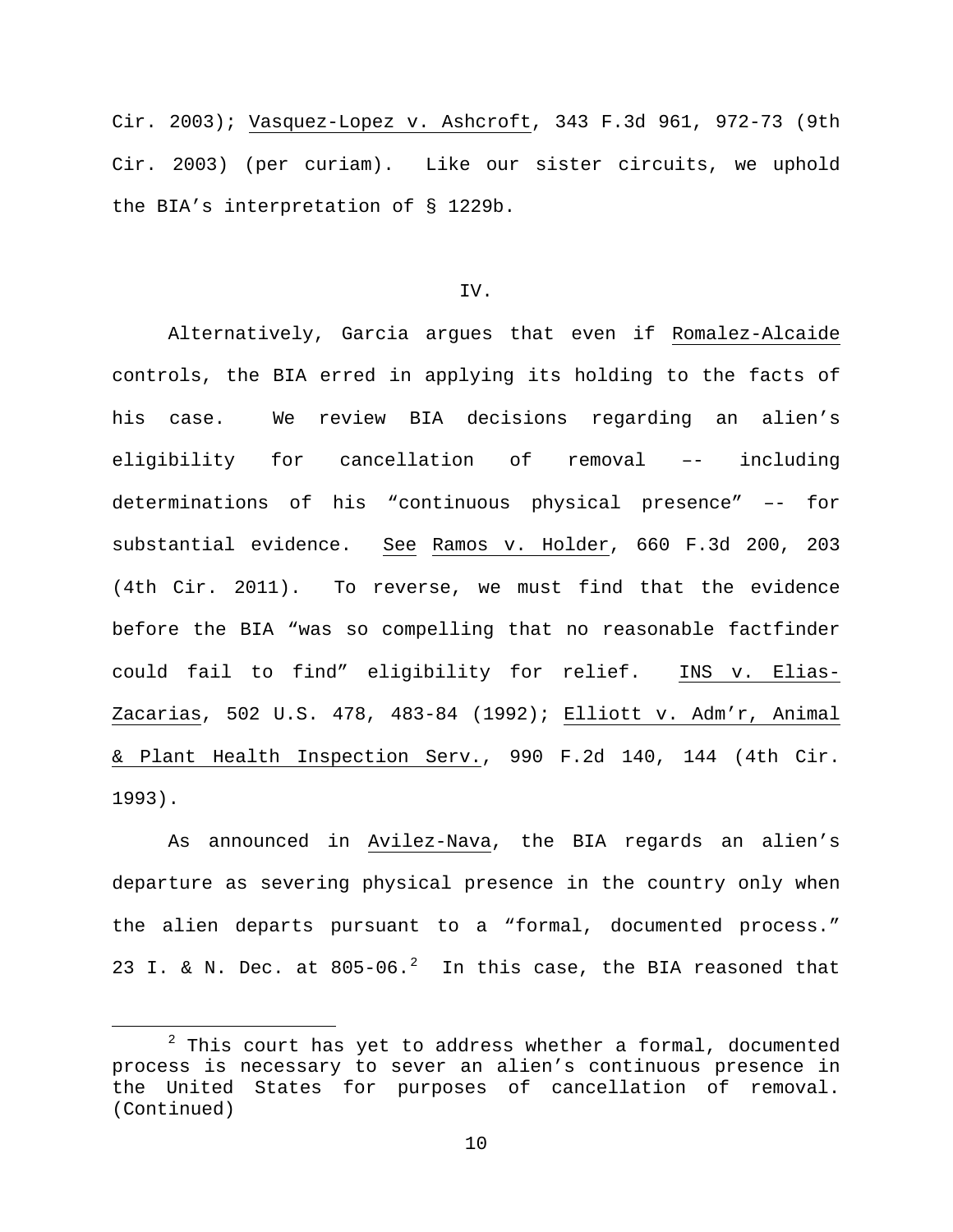Garcia's testimony, coupled with a US-VISIT report, established that he received a "formal, documented process." AR 3. Garcia claims that this evidence was insufficient to establish his formal documented departure, rendering his return to Mexico ineffective in terminating his continuous physical presence here.

The argument fails. Garcia's own testimony demonstrated the formality of the process he received. He testified that when the INS detained him, officers informed him of his inadmissibility to the United States. Further, he testified that officers told him that he could return to Mexico voluntarily, or if he desired, a judge could determine his eligibility to enter the country. Specifically, Garcia testified: "They told me that . . . I could sign [a] voluntary departure deportation paper, or if I wanted to, I . . . could have a lawyer to . . . see the [immigration] [j]udge." AR 109. Accordingly, Garcia's situation differs from that of the alien involved in Avilez-Nava. Garcia was "made aware of the opportunity for exclusion proceedings" and understood that he could avail himself of procedures to determine his eligibility

Ĩ.

Because the Government does not suggest that the BIA could deny Garcia's application absent a formal process, we assume it is necessary to the BIA's disposition.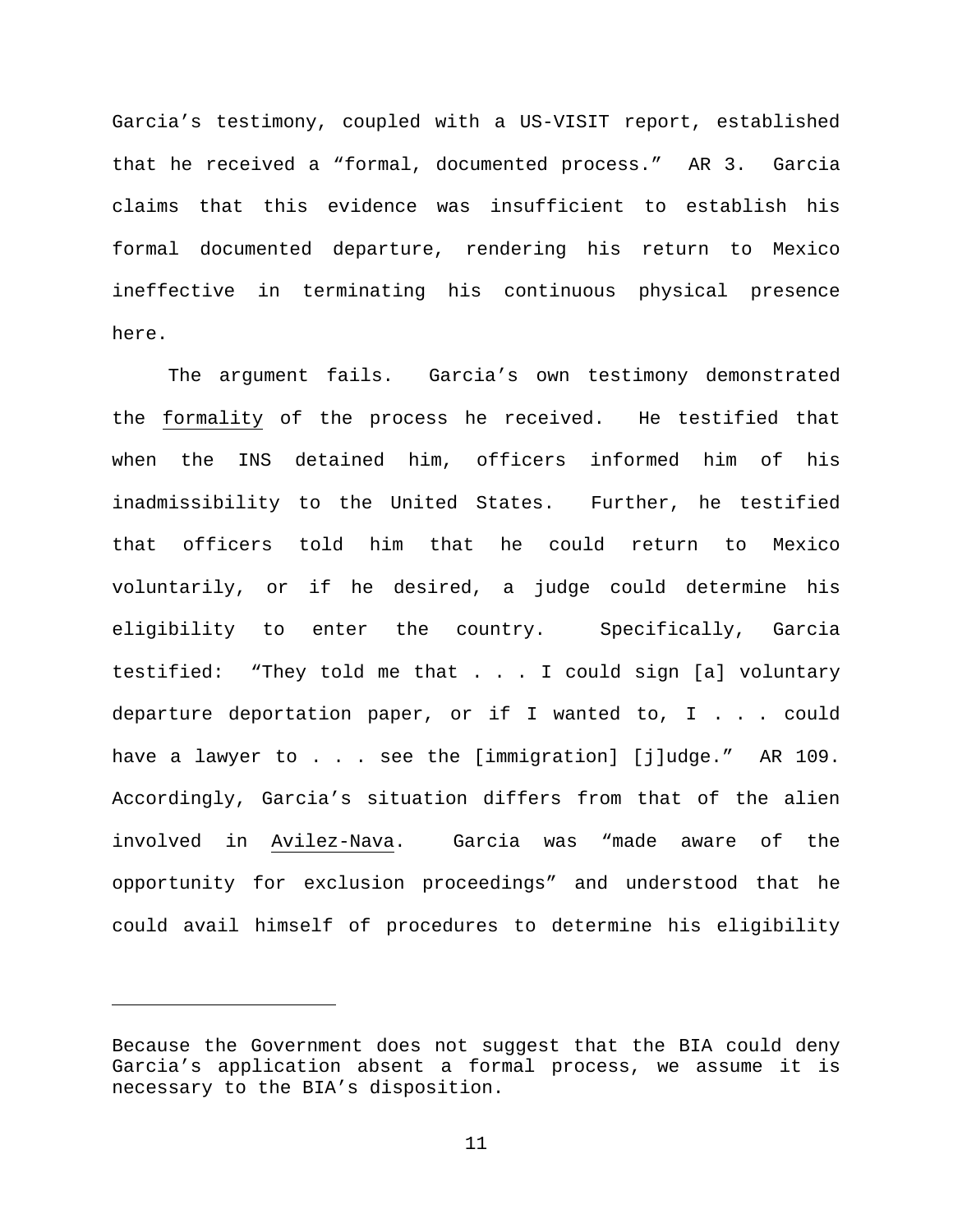for entry. Cf. Avilez-Nava, 23 I. & N. Dec. at 805. We are not faced with an alien merely "turned away" at the border. See id.

Moreover, Garcia's process was documented. The DHS introduced a US-VISIT report, which indicated that Garcia was stopped at the border and engaged with INS officers. To be sure, the report did not indicate the manner by which Garcia departed the country or what was said to him before he left. But it did state the date and time of Garcia's apprehension and showed that INS officers fingerprinted and photographed him. We cannot conclude that the BIA erred in finding that this document, together with Garcia's testimony, showed that Garcia departed the United States pursuant to a "formal, documented process."

Tapia v. Gonzales, 430 F.3d 997 (9th Cir. 2005), on which Garcia relies, is not to the contrary. There, the Ninth Circuit held that a record establishing the fact of an alien's fingerprinting did not establish the fact of his formal departure. Id. at 1002. But in that case, the alien offered no testimony regarding the level of formality by which he departed the country. Though officers detained him and took his fingerprints, the interaction could have preceded either a formal or an informal departure. Here, Garcia testified to his receipt of a formal process. The US-VISIT report served only to